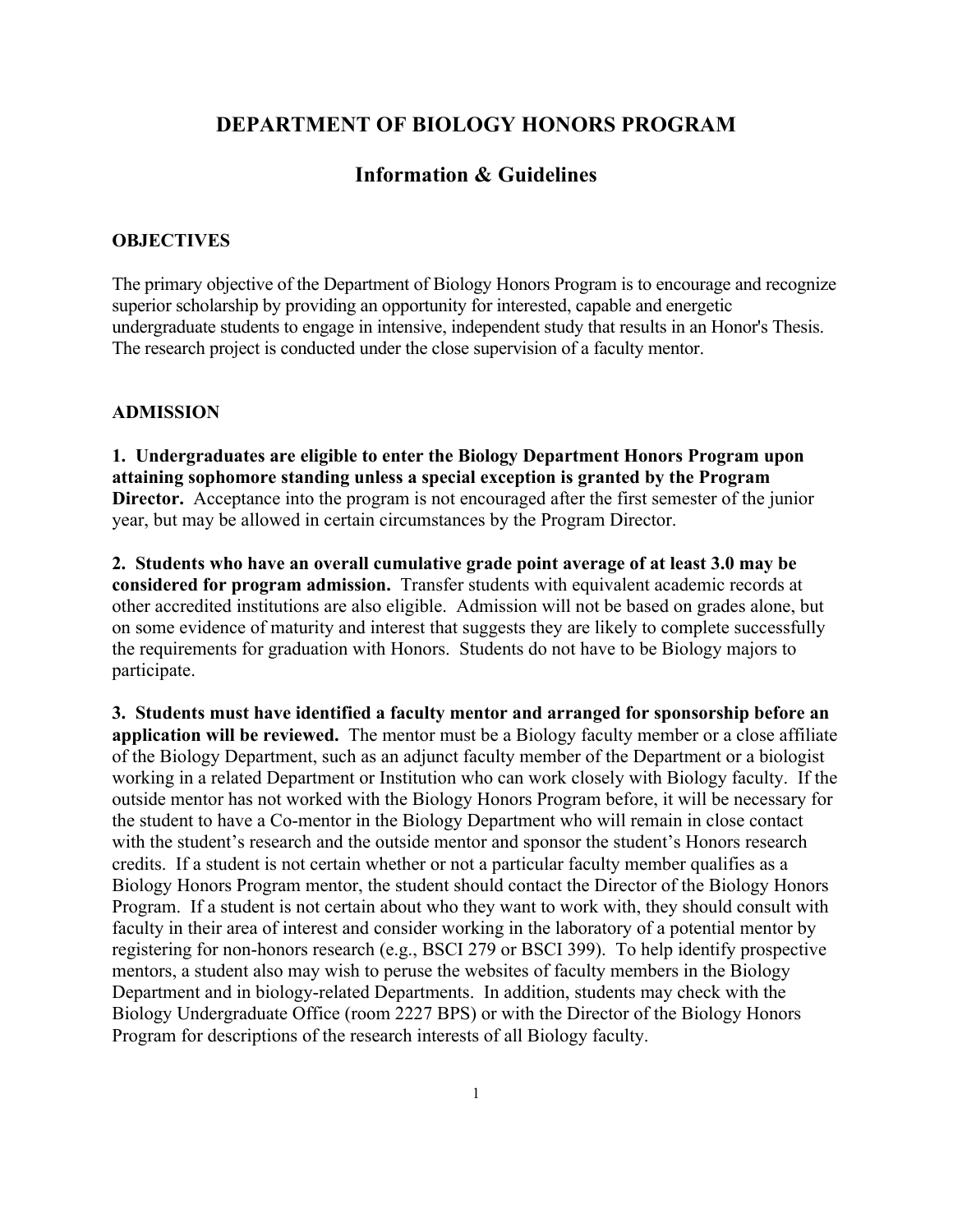**4. Interested students ideally should submit an application to the Director of the Honors Program prior to the semester the student wishes to enter the program, although applications are considered on a rolling basis.** The selection of students for the Honors Program is the responsibility of the Program Director, who will consider the past performance of the student as well as the student's interest and prospects for success in the program. Applications may be obtained from the Biology Undergraduate Office (BPS room 2227), from the Director of the Biology Honors Program, or from the Department of Biology website.

## **PLAN OF STUDY/DESCRIPTION OF PROGRAM**

The Biology Department's Honors Program is highly research oriented. The objective of the research is to provide Honors students with an opportunity to gain an appreciation for and actively participate in the research process, working closely with the faculty mentor and members of their lab. This is viewed as including:

**1. Identifying a problem.** The problem may originate with the student's mentor, but, as the student gains experience, the problem should evolve into one that has aspects contributed by the student.

**2. Appreciating the background to the problem.** Background may be acquired through reading relevant literature and discussion with the mentor.

**3. Developing a Hypothesis.** The student and mentor should develop a statement summarizing their understanding of the system under study in a way that permits testing the idea that has been developed. Either confirmation or rejection of the hypothesis should yield an interesting result.

**4. Learning the methods and acquiring the data.** The student and mentor should develop suitable methods of analysis or experimentation that appear appropriate to yield the data necessary for testing the hypothesis. Data are collected by the student and the results are recorded.

**5. Analyzing and interpreting data.** Graphic and statistical analyses of the data should be completed in a manner appropriate for testing the stated hypothesis. The student then interprets the data and results from the analyses, drawing conclusions and perhaps suggesting alternative hypotheses.

Students may receive Honors in more than one Department, but the program requirements of both Departments must be met, the student must have prior approval from the Biology Program Director, and theses completed for each Honors Program must be independent (i.e., the same project may not be used to meet the requirements of both Honors Programs).

A total of three credit hours of Biology Honors Research (BSCI 399H) will apply toward the Biological Sciences major (but will not count as a lab course). The remaining credits (up to 8 hours for BSCI 399H and up to 4 hours for BSCI 398H) contribute toward general electives for graduation.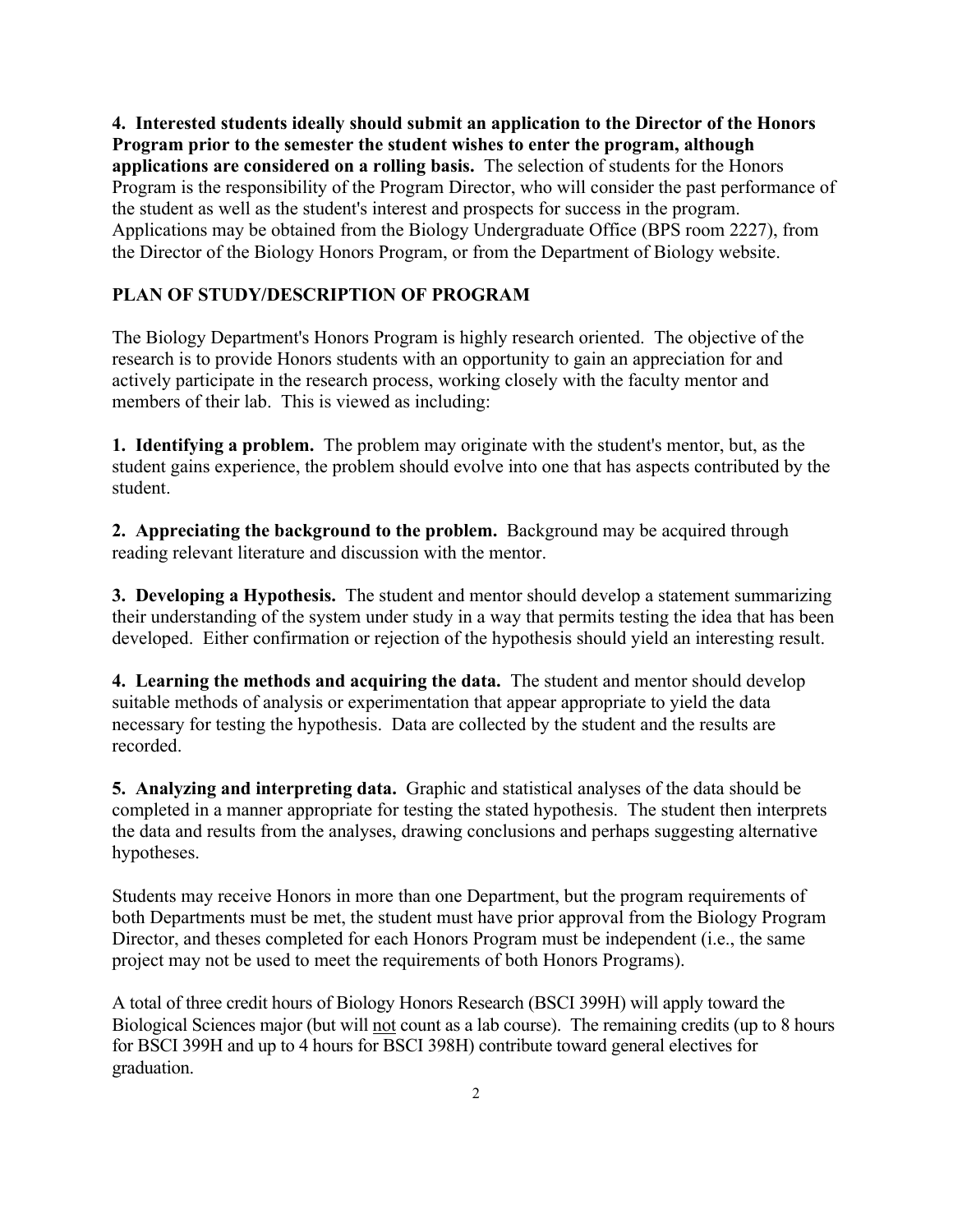#### **REQUIREMENTS OF THE PROGRAM**

**1. Enrollment in Honors Seminar (BSCI 398H) each semester.** This is a 1-hour weekly seminar in which Honors students meet to hear other speakers; discuss student progress, proposals, theses, and timelines; make research presentations to peers; and engage in other potential activities to become integrated into the Biology Honors group. If the student has difficulty registering, he/she can contact the Biology Undergraduate Office to assure that the electronic barrier to enrollment has been removed.

**2. Enrollment in Honors Biology Research (BSCI 399H),** usually for 1-2 credits, each semester is required each semester that the student is carrying out some aspect of the research process described above. As a rule of thumb, 3-4 hours of research time/week = 1 credit hour. Biology Faculty or Affiliated Faculty will have a BSCI 399H Section number under which students enroll. If the primary faculty mentor is not a member of the Biology Faculty or does not have a BSCI 399H Section number, then the student should enroll under the section number of the faculty member within the Biology Department who is co-mentor (unless the primary faculty mentor outside the Department specifically requests an alternative arrangement, in which case this can be discussed). If the student has difficulty registering, he/she can contact the Biology Undergraduate Office to assure that the electronic barrier to enrollment has been removed.

**3. A Thesis Research Proposal that has been approved, signed and dated by the mentor(s) must be submitted to the Director of the Honors Program. This is due at the end of the second semester in which the student has enrolled in the program unless the student entered the program in their sophomore year, in which case their proposal is due at the end of their junior year. It may be necessary to submit the Proposal earlier than the second semester after entering the program if the student has entered the Program later than usual.** This proposal should be developed in consultation with the mentor(s) and typically includes (1) a background section that highlights relevant literature and establishes the context and significance of the proposed work, (2) a clearly stated hypothesis or set of hypotheses, (3) the methodology for acquiring and analyzing the data, (4) the expected or possible results, (5) a discussion section that includes interpretation and significance of the possible results, regardless of whether the hypotheses are supported or rejected, and (6) a literature cited section.

**4. An Honors Thesis must be completed for review by a Faculty Committee consisting of the mentor and at least two other faculty members.** The committee is selected by the student in consultation with the mentor and the Director of the Biology Honors Program, and needs to be approved in writing by the Director. The thesis should be written in standard thesis format or in a format that would be submitted to a scientific journal. **The Faculty Committee must approve the Thesis. A copy of the final version of the Thesis is due to the Director of the Biology Honors Program no later than 2 weeks prior to the registrar's deadline** (exact dates will be available from the Director each semester but are typically early-November and early-April) in order for the student's name to be printed on the College Commencement Program, **or by the time of Commencement** in order for the student to receive "Honors/High Honors in Biology" on their transcript and diploma.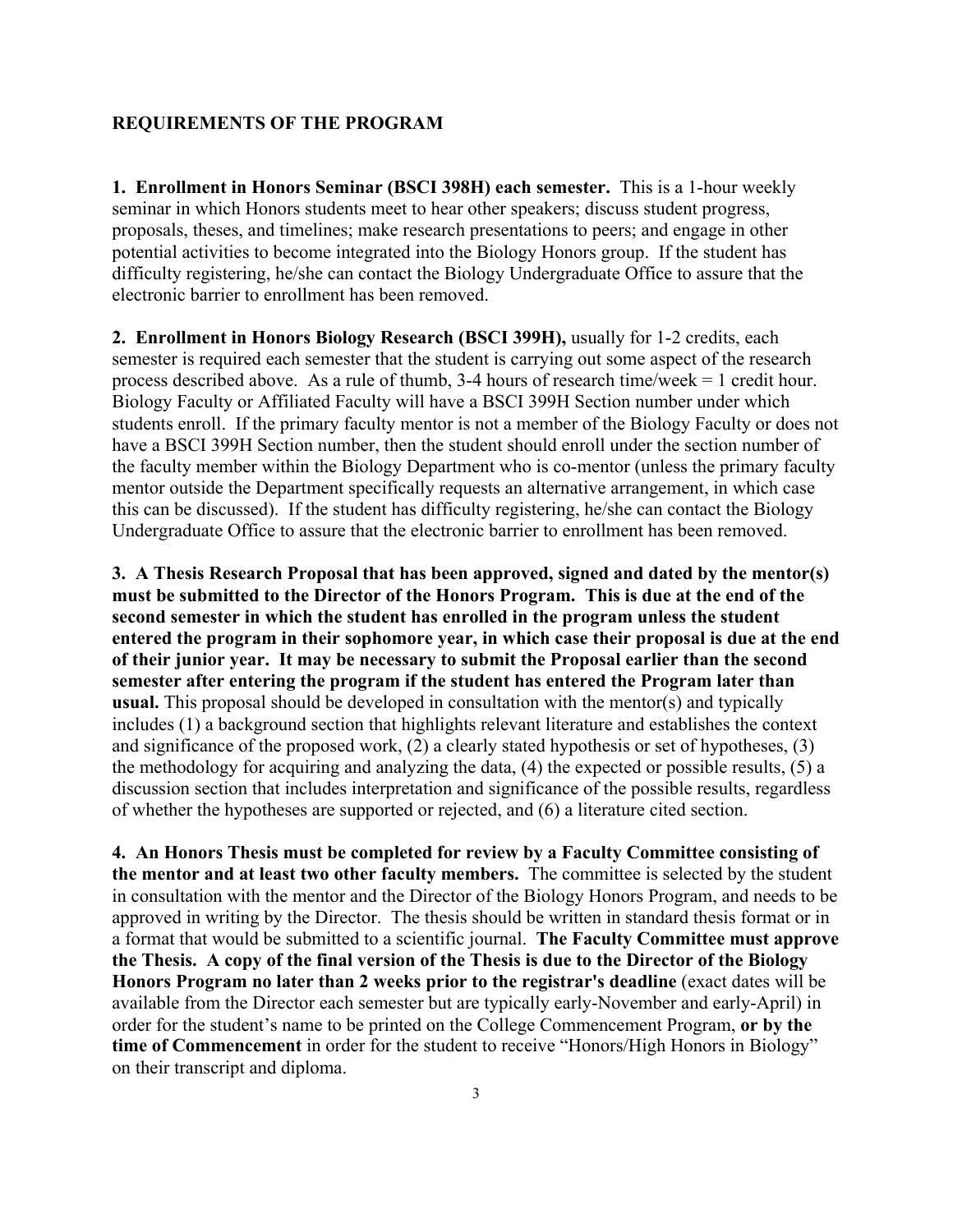**5. An Oral Defense of the Honors Thesis should be completed prior to submission of the final version of the Honors Thesis to the Honors Program Director. The date of the Thesis Defense and associated information should be provided to the Director of the Biology Honors Program at least 2 weeks prior to the defense so that it can be announced publicly.**  The first part of the Defense will consist of a short oral presentation (20-30 minutes), which will have been announced to the Department of Biology and is available to the public as well as the Faculty Reviewing Committee. The presentation will introduce the audience to the problem and the objectives of the research, provide key results, and interpret the significance of the work. The presentation will be followed by questions from the audience on the research topic and broader relevant areas. After departure of non-committee members in the audience, the Faculty Committee will remain to further examine the student's knowledge of the thesis topic. **The Faculty Committee should be given the Thesis at least 2 weeks prior to the date of the oral defense.** The Faculty Committee evaluates the student's performance in the Defense, the student's written Thesis, and the student's overall level of research performance, including comprehension of the subject matter. An Honors Thesis Defense Form must be filled out and signed by the student's Faculty Committee at the time of the Oral Defense. If the student successfully passes the Oral Defense, the examiners must indicate whether the student graduates with "Honors in Biology" or "High Honors in Biology". In general, the "High Honors" category is reserved for exceptional students who have presented research at national meetings or authored or co-authored a paper that has been accepted or is being submitted for publication.

The mentor must inform the Honor's Program Director of the outcome of the defense and the student's graduation status (did not successfully pass the defense, passed with "Honors" or "High Honors") no later than 2 weeks prior to the registrar's deadline (exact dates will be available from the Director each semester but typically are early-November and early-April) in order for the student's name to be included as graduating with "Honors in Biology" or "High Honors in Biology" on the College Commencement Program, **or by Commencement** in order for the student to receive the Honors/High Honors designation on their transcript and diploma. For example, the student's diploma will read: Bachelor of Science, College of Computer, Mathematical and Natural Sciences, "Honors in Biology" or "High Honors in Biology."

### **Privileges for Honors Students**

**1.** Honors students who are making demonstrable progress in their research are eligible to apply for scholarships that may be available from the General Honors Program or from the College of Life Sciences (e.g., the Howard Hughes Medical Institute Grant).

**2.** They may be granted the right to use academic facilities ordinarily available only to graduate students or assistants.

**3.** They may take, with permission of the instructor and the Department, graduate courses and receive undergraduate credit for them.

**4.** They are invited to attend weekly seminar series, such as: